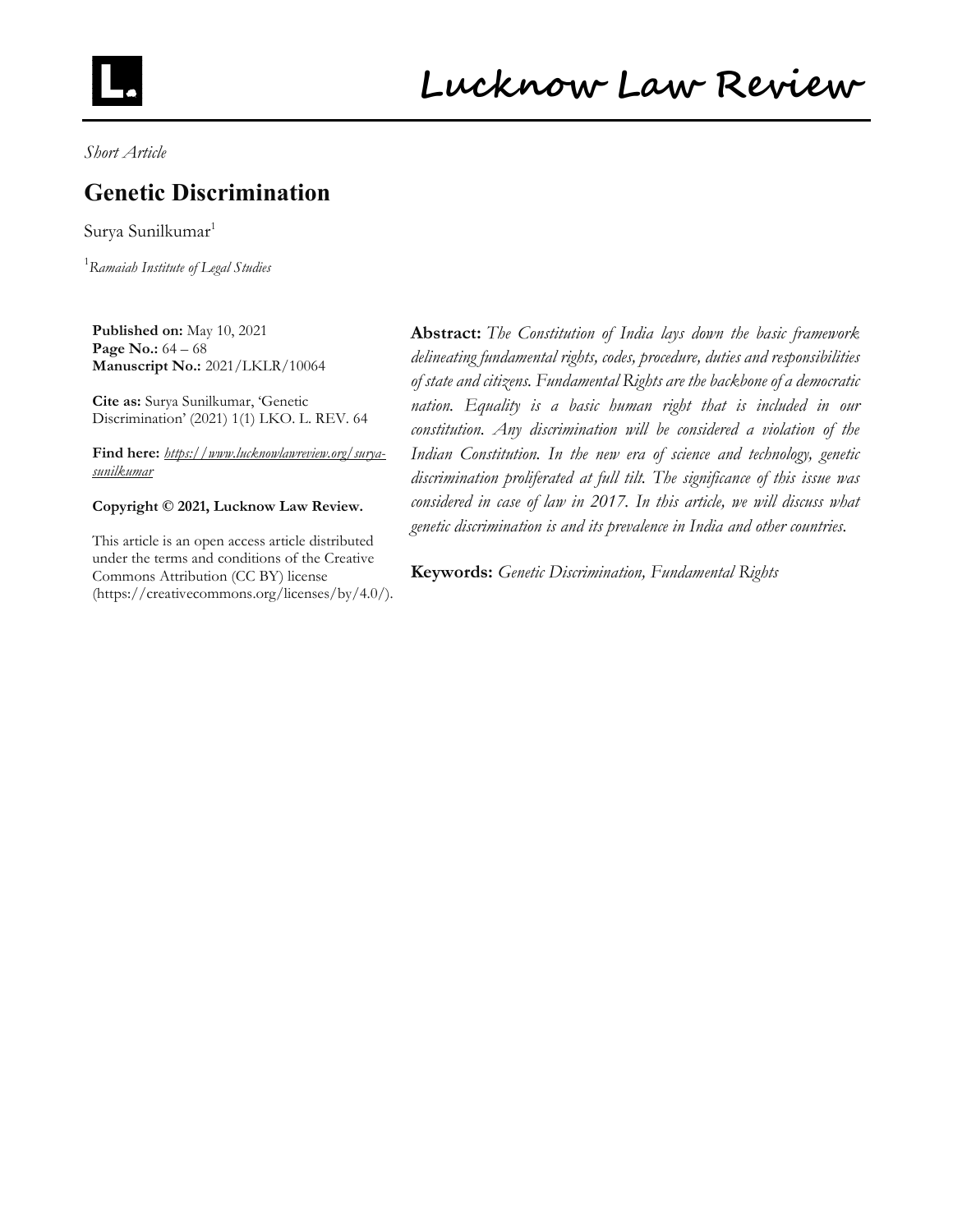#### Introduction

"Injustice anywhere is a threat to justice everywhere."

#### - Martin King Luther Jr.

To understand genetic discrimination, it is essential to understand what genes are. A gene is a basic functional and physical unit of hereditary<sup>1</sup>. Every individual has two copies of each gene, one inherited from each parent. Most genes are the same in all humans, but less than 1 per cent of the total is slightly different between people. In their sequence of DNA bases, alleles are variants of the same gene with minor variations, because of this, the humans tend to have diseases and other disability if it is seen present in the DNA of the individual's parents. These small distinctions contribute to the distinctive physical characteristics of each individual.

Genetic discrimination is a term used for differential treatment of a person based on his or her genes. The practice of corroborating manifestation of diseases through genes began during the late  $19<sup>th</sup>$  century. The study of genetics is used for understanding disorders, diagnosing disorders, treating diseases etc. Initially, genetic testing was conducted to detect cancer risks in a family line. Genetic discrimination can also be traced back in the Second World War when the Nazis under the leadership of Adolf Hitler distinguished between desirable and non-desirable genes and caused mass genocide of undesirable ones. Some Nordic countries also followed the practice<sup>2</sup>. Though the revelation of DNA and chromosomes has opened a new path for expeditious growth of technology in the field of genetics it has also caused into discriminating people based on their genetic history. Genetic discrimination is usually seen when an insurance company or an employee discriminate a person if they are detected with some genetic mutation. This causes fear in minds of the people as they might lose opportunities because of mere genetic tests.

<sup>1</sup>https://medlineplus.gov/genetics/understanding/basics/gene/#:~:text=A%20gene%20is%20the%20basic,to%20m ake%20molecules%20called%20proteins.&text=Alleles%20are%20forms%20of%20the,their%20sequence%20of %20DNA%20bases.

<sup>2</sup> http://www.upsciasexams.com/article-details/51/Genetic%20Discrimination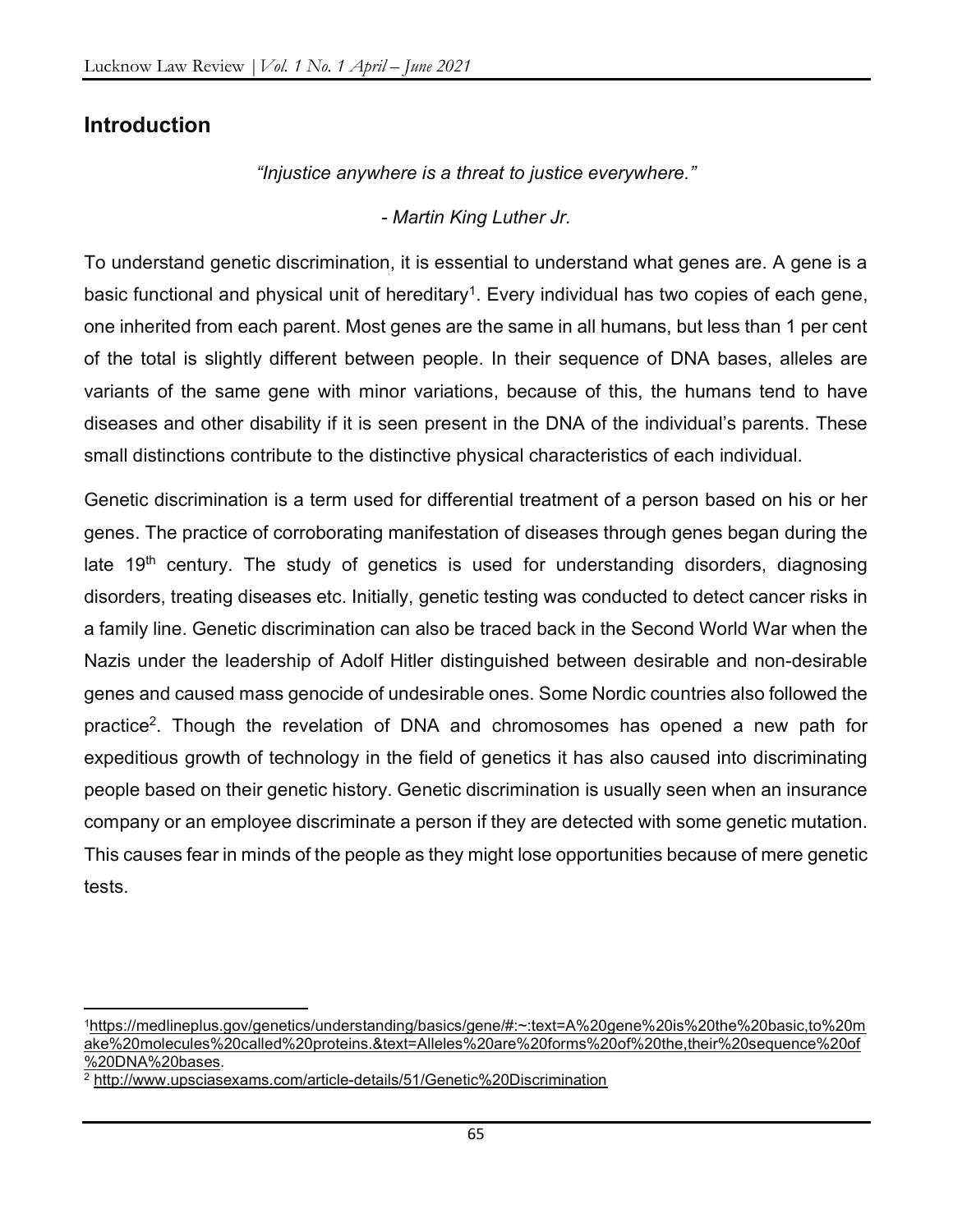## Meaning of Genetic Discrimination

In general, genetic discrimination is defined as discriminatory treatment of a person who has or perceived to have a gene mutation that increases surges the risk of inherited disorder or diseases. For example, a person who has been detected with genes with mental health issue may not be allowed to work in a high-pressure job, even though that person won't be having active symptoms of mental illness.

According to U. S legislation's Section 2 finding in Genetic information Non-discriminatory Act 2008) "…. Genetic testing can allow individuals to take steps to reduce the likelihood that they will contract a particular disorder. New knowledge about genetics may allow for the development of better therapies that are more effective against disease or have fewer side effects than current treatments. These advances give rise to the potential misuse of genetic information to discriminate in health insurance and employment."

#### Genetic Discrimination in India

The First-ever case that discussed genetic discrimination in India M/S United India Insurance Company Limited v. Jai Parkash Tayal<sup>3</sup> which was a landmark case. In this case, the petitioner was denied his right to insurance by the defendant stating that genetic diseases are covered under the policy that was given to them. According to the principle laid down in Article 12 of the Convention on Human Rights European Convention on Human Rights & Biomedicine Section 11, Oviedo (1997) European Convention on Human Rights & Biomedicine Section 12, Oviedo (1997) and Biomedicine, predictive genetic tests must not be carried out for insurance purposes. Thus, it supported the claims of the petitioner. The Delhi High Court concluded in the judgment that

- Right to avail health insurance is an integral part of the Right to Healthcare and the Right to Health, as recognized in Article 21 of the Constitution.
- Genetic discrimination is unconstitutional.

<sup>3</sup> (RFA 610/2016 & CM Nos.45832/2017) dated 26th February 2018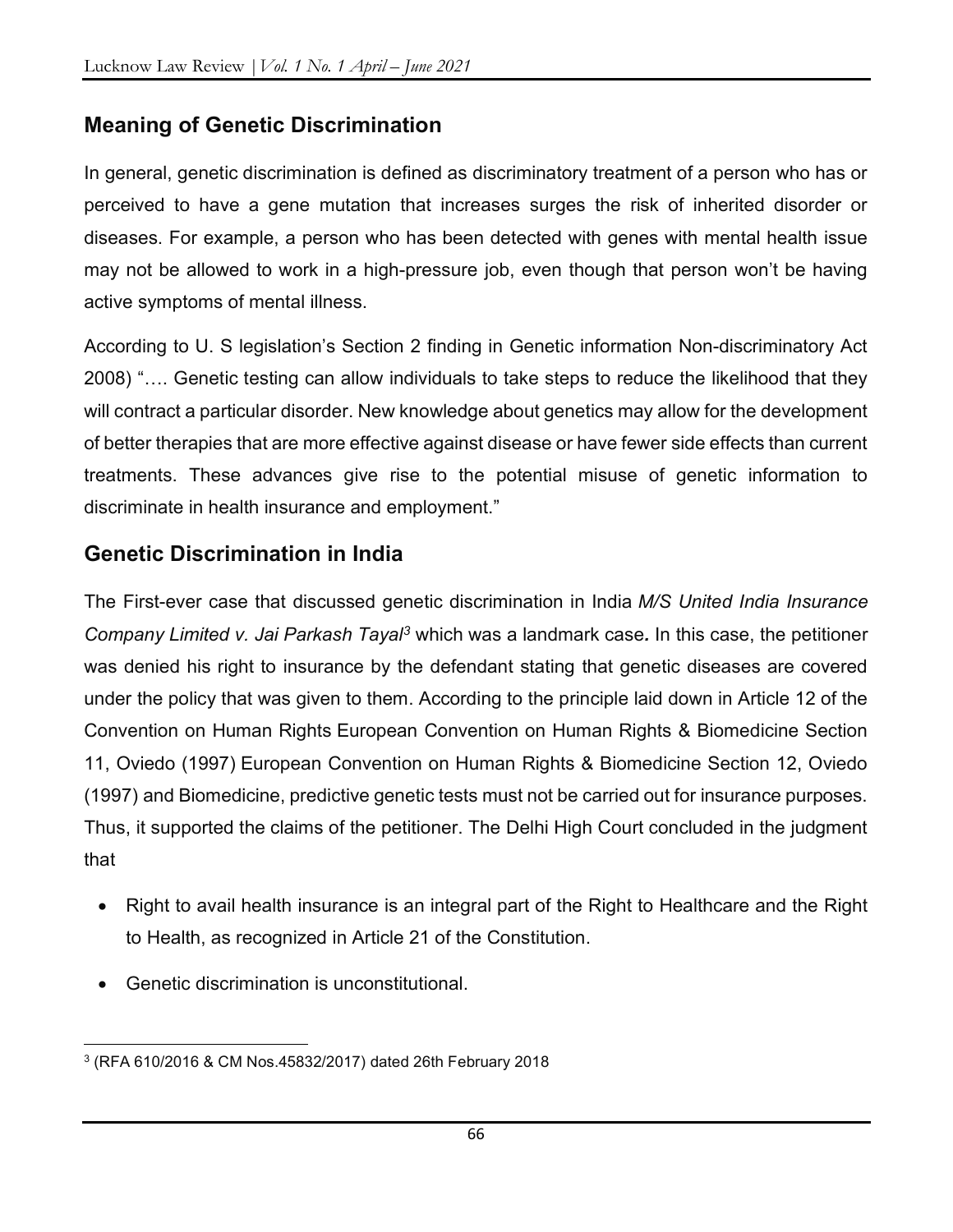- It also suggested a proper framework to prevent genetic discrimination.
- Insurance regulatory development authority of India was asked to redefine exclusionary clauses in the insurance policies.

There is a need for proper legislation for genetic discrimination. The law should be made in a way that it maintains confidentiality of genetic data. It is essential to eliminate the idea of being biased to genetically mutated person as it affects them mentally and physically. Common fears that are imbued in minds of people are whether genetic testing will cause them into losing health insurance or losing employment or demotion due to vulnerability to disorder or disease. Thus, proper regulations and laws will help contain fear and also use genetic technology for better purposes.

#### In Other Countries

- In USA Genetic Information Non-Discrimination Act 2008 (GINA.2008) was enacted to protect against access to genetic data and genetic discrimination in the context of health insurance and employment. Genetic data includes information of individual genetic tests and genetic tests of individual's family members and information of any disorder or disease or condition of an individual's family member. This Act prohibits requesting, requiring, or purchasing of genetic information.
- Canada has adopted the Genetic Information Non- Discrimination Act in 2017. It prohibits any act of genetic discrimination by Insurance companies or job authorities. It has criminalized asking an individual to undergo genetic testing as a condition for the provision of any goods or service and for entering or continuing a contract. Prohibits discrimination in the terms and conditions of employment, including hiring, compensation, employment benefits, advancement, employment training, assignments, and termination of employment. It also limits an employer's right to collect or disclose genetic information. Harassment and retaliation are prohibited under GINA.<sup>4</sup>

<sup>4</sup> Reference: https://ca.practicallaw.thomsonreuters.com/1-501 8645?transitionType=Default&contextData=(sc.Default)&firstPage=true